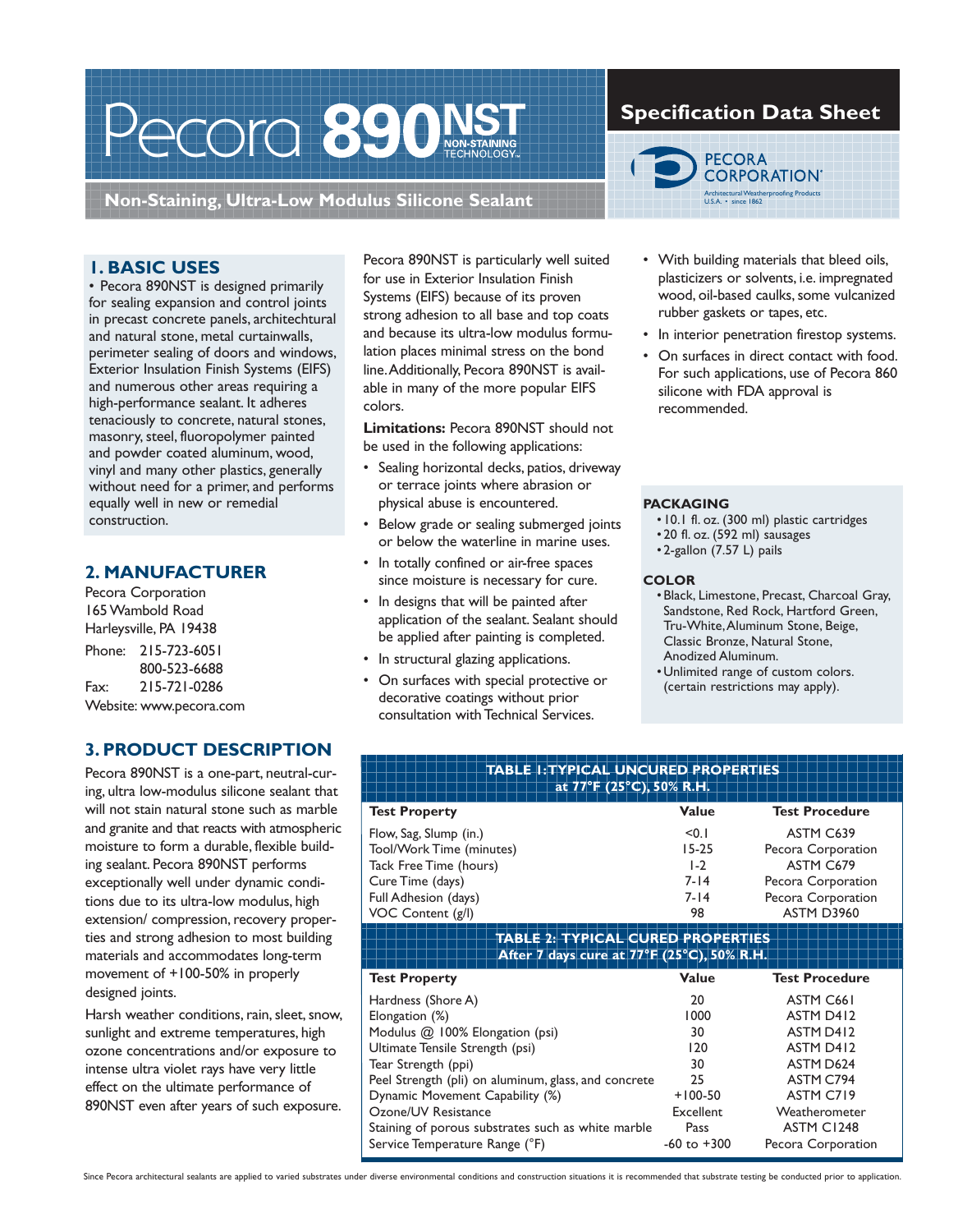### **4. TECHNICAL DATA**

**Applicable Standards:** Pecora 890NST Silicone meets or exceeds the requirements of the following industry specifications; TT-S-230C, Class A, ASTM C-920, Class 100, Type S, Grade NS, Use G,A,M,O and CGSB-19GP-9, ASTM C-1248, CAN/CGSB-19.13-M87.

**Joint Design:** A thin bead of silicone will accommodate more movement than a thick bead. Pecora 890NST Silicone sealant should be no thicker than 3/8" (9 mm) and no thinner than 1/8" (3 mm) for joints where excessive movement is expected. Ideally, the ratio of joint width to the sealant depth should be about 2:1 when appropriate. The width of building expansion joints varies because of seasonal and daily changes in temperature. If Pecora 890NST cannot be installed when the design width is approximately halfway between the dimensional extremes, the designed joint must be at least twice the total anticipated joint movement. Good architectural practice calls for joint design of four times the anticipated movement due to construction tolerances and material variations.

### **5. INSTALLATION**

**Surface Preparation:** Clean all joints and glazing areas by removal of foreign matter and contaminants such as oil, dust, grease, frost, water, surface dirt, old sealants or glazing compounds and any protective coating. Porous substrates and precast concrete panels using form release agents other than polyethylene film should be cleaned by grinding, saw cutting, blast cleaning (water or sand), mechanical abrading or a combination of these methods which will provide a sound, clean and dry surface for sealant application. Dust, loose particles, etc. should be blown out of joints with oil-free compressed air or vacuum cleaned. Metal, glass and plastic surfaces should be cleaned by solvent procedure or by mechanical means. Soap or detergent and water cleaning treatments are not recommended. Cleaning of all surfaces should be done on the same day on which the sealant is applied.

**CAUTION:** Solvents may be toxic and/or flammable. Refer to solvent manufacturer's instructions or Material Safety Data Sheets.

**Priming:** Pecora 890NST does not require priming on most common substrates. However, Pecora strongly suggests adhesion pretesting, either in the field or in Pecora's laboratory on all porous substrates, particularly brick, as well as unusual building materials and other substrates where special coatings or surface treatments may impair optimum adhesion. Where primer is indicated, P-150 should be used on porous substrates and P-120 on special metal and plastic surfaces. All precast substrates require priming with P-225 primer. All EIFS substrates require priming with P-75 or P-150 primer. Contact Technical Services for primer use on other substrates.

To assist in this determination Pecora has a list of adhesion-in-peel test results on a wide variety of substrates and building materials which is available on request from Technical Services.

Pecora routinely conducts project specific adhesion and compatibility tests in its laboratory on representative substrate

samples. Consult Technical Services for details.

**Joint Backing:** Backer rod controls the depth of the sealant and allows it to be applied under pressure. Use a size that will compress 25%. Denver Foam open-cell polyurethane or reticulated (soft) polyethylene rod is recommended. Closed-cell polyethylene may be used but care must be taken not to puncture the rod which can cause outgassing or bubbling/blistering in the sealant. Open-cell polyurethane is required with non-porous substrates to allow proper curing from both sides of the sealant. In joints too shallow for backer rod, use a polyethylene bond-breaker tape to prevent three-sided adhesion.

**Application:** All joints should be masked to ensure a neat appearance and prevent sealant applied outside the joint confines from imparting a discoloration to the substrate.



### **EXAMPLES OF DIFFERENT JOINTS**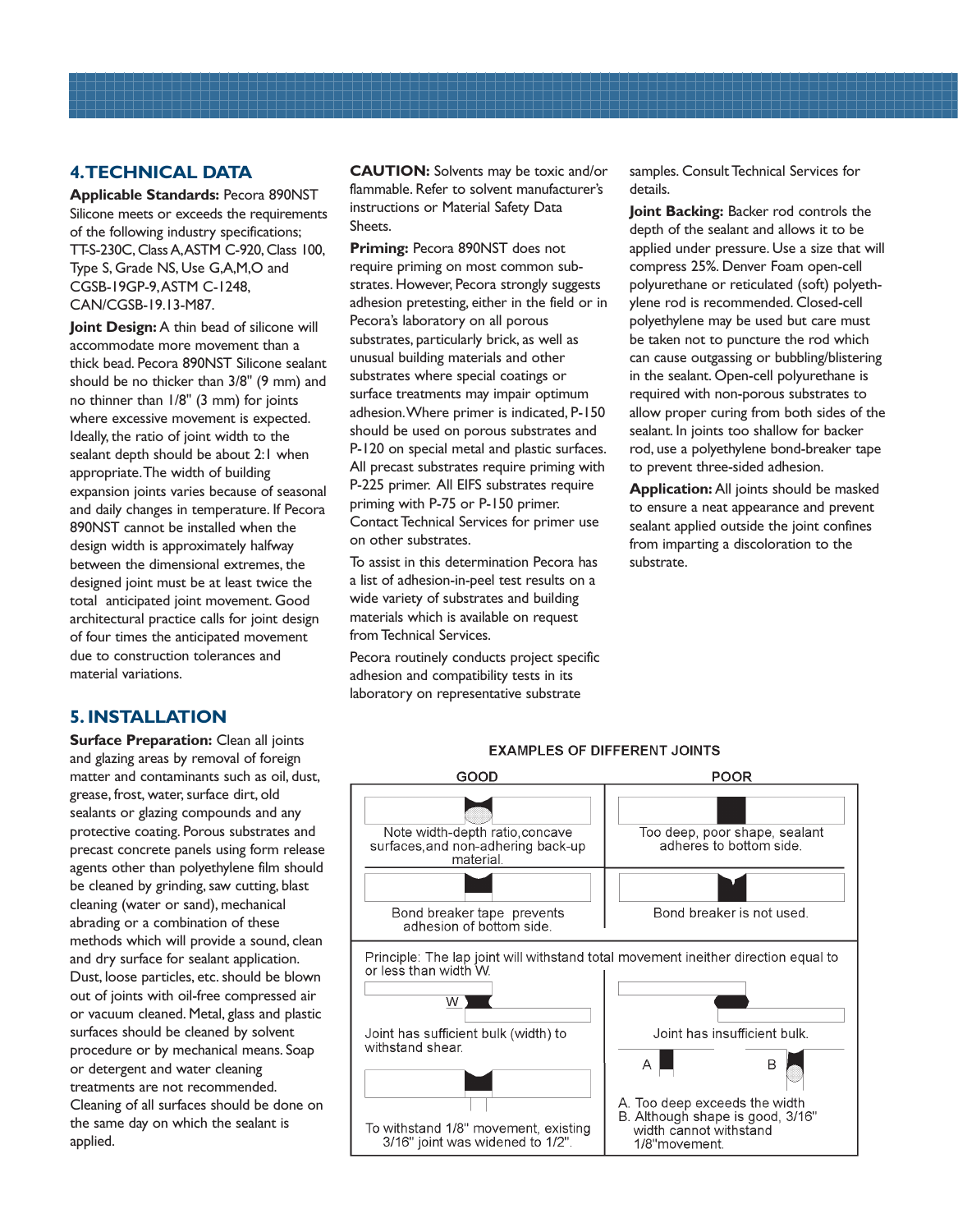# **Typical Applications for Pecora 890NST Ultra-Low Modulus Silicone Sealant**

### **EXPANSION JOINT**

**MASONRY**